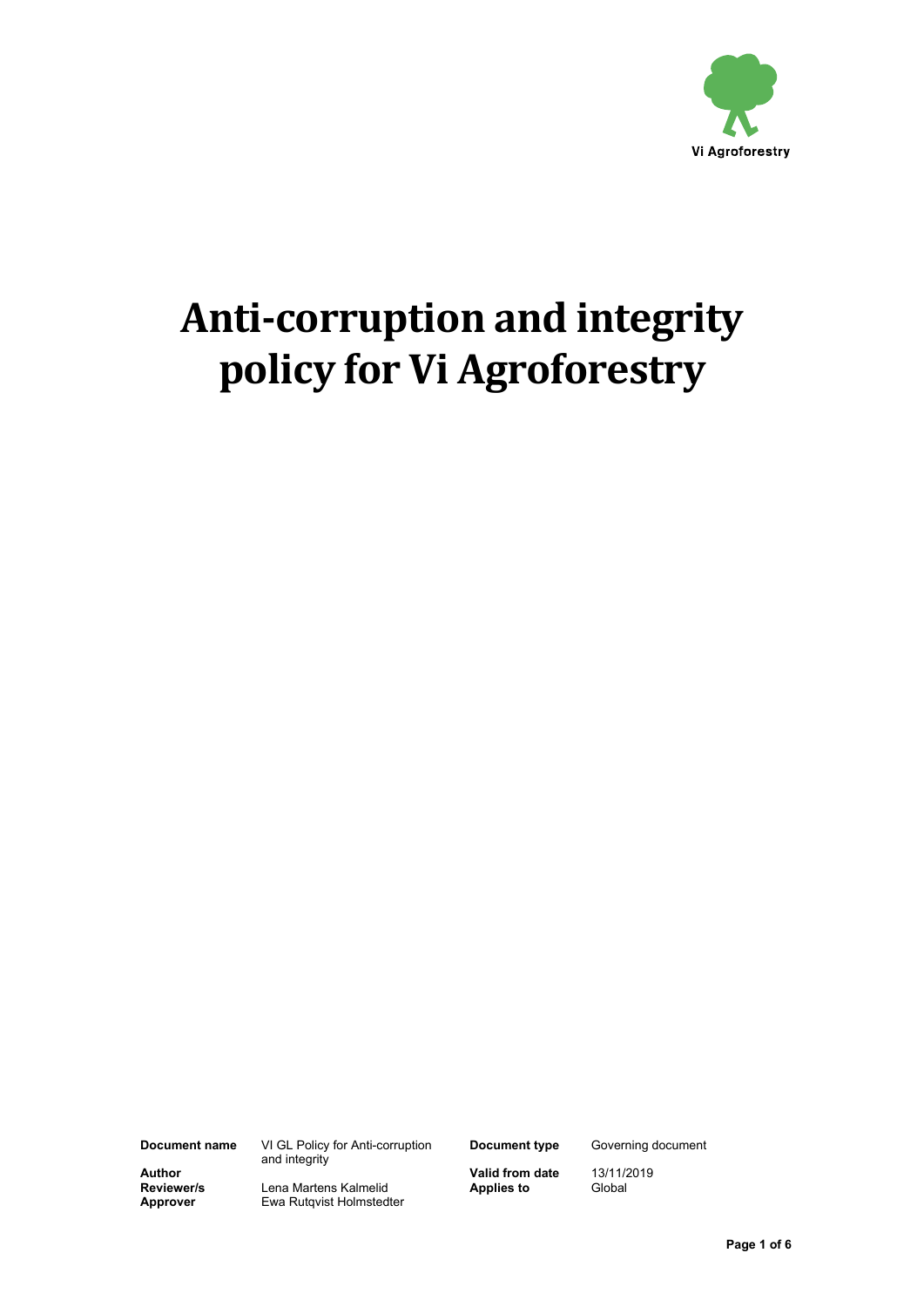

## **Table of contents**

Document name

VI GL Policy for Anti-corruption<br>and integrity

**Document type** 

Governing document

13/11/2019<br>Global

**Author**<br>Reviewer/s Approver

Lena Martens Kalmelid Ewa Rutqvist Holmstedter **Valid from date<br>Applies to** 

Page 2 of 6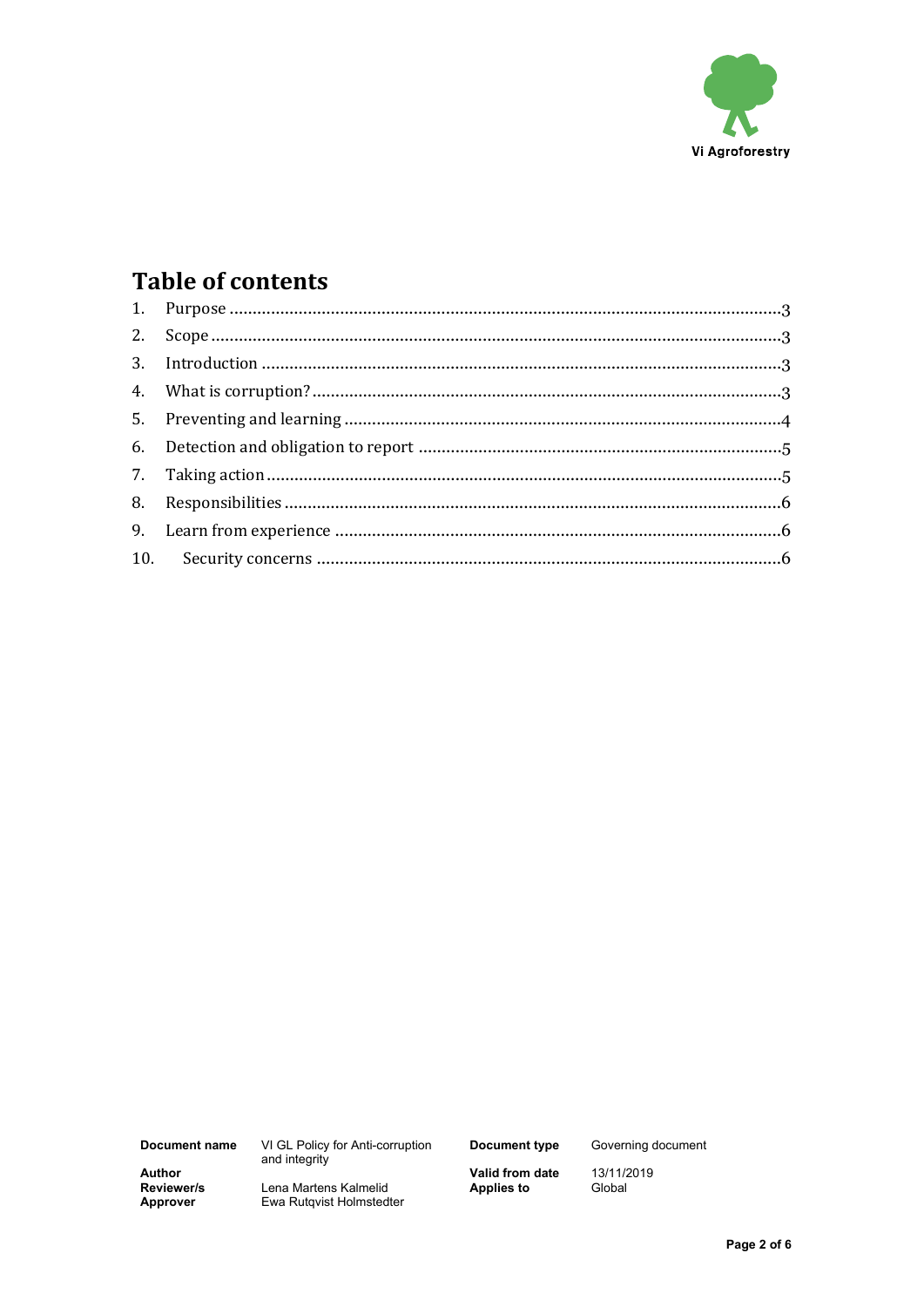

#### <span id="page-2-0"></span>1. **Purpose**

The purpose of this policy is to establish organisational measures to prevent, detect and combat corruption efficiently and effectively, to promote integrity and accountability and to clearly define roles, responsibilities and courses of action.

#### <span id="page-2-1"></span>2. **Scope**

This policy is valid for staff, board members and interns/trainees/volunteers or consultants/service providers acting on behalf of Vi Agroforestry. It is a policy that applies for Sweden as well as all program countries.

## <span id="page-2-2"></span>3. **Introduction**

Corruption poses a serious development challenge. It undermines democracy and good governance by subverting formal processes and it weakens economic development by generating inefficiency.

Corruption increases the vulnerability of poor women and men by denying them free and fair access to the services that they are entitled to. Vi Agroforestry therefore has **zero tolerance** against corruption.

Anti-corruption measures often target the effects of corruption, by focusing on internal control issues. Not denying the importance of having sound internal controls in place, Vi Agroforestry also strives towards targeting the causes of corruption, by building integrity within the organisation. This entails working with our attitudes. Vi Agroforestry believes this is possible, by an approach where choices and decisions are made in a way that puts self-respect over self-gain.

## <span id="page-2-3"></span>4. **What is corruption?**

Vi Agroforestry defines corruption as "The abuse of entrusted power for illegitimate individual or group benefit".

Petty corruption encourages and lays the basis for large-scale corruption. It is therefore not possible to distinguish between practices that may be generally accepted or expected, and those that may be considered to be more serious.

Common forms of corruption include, but are not limited to: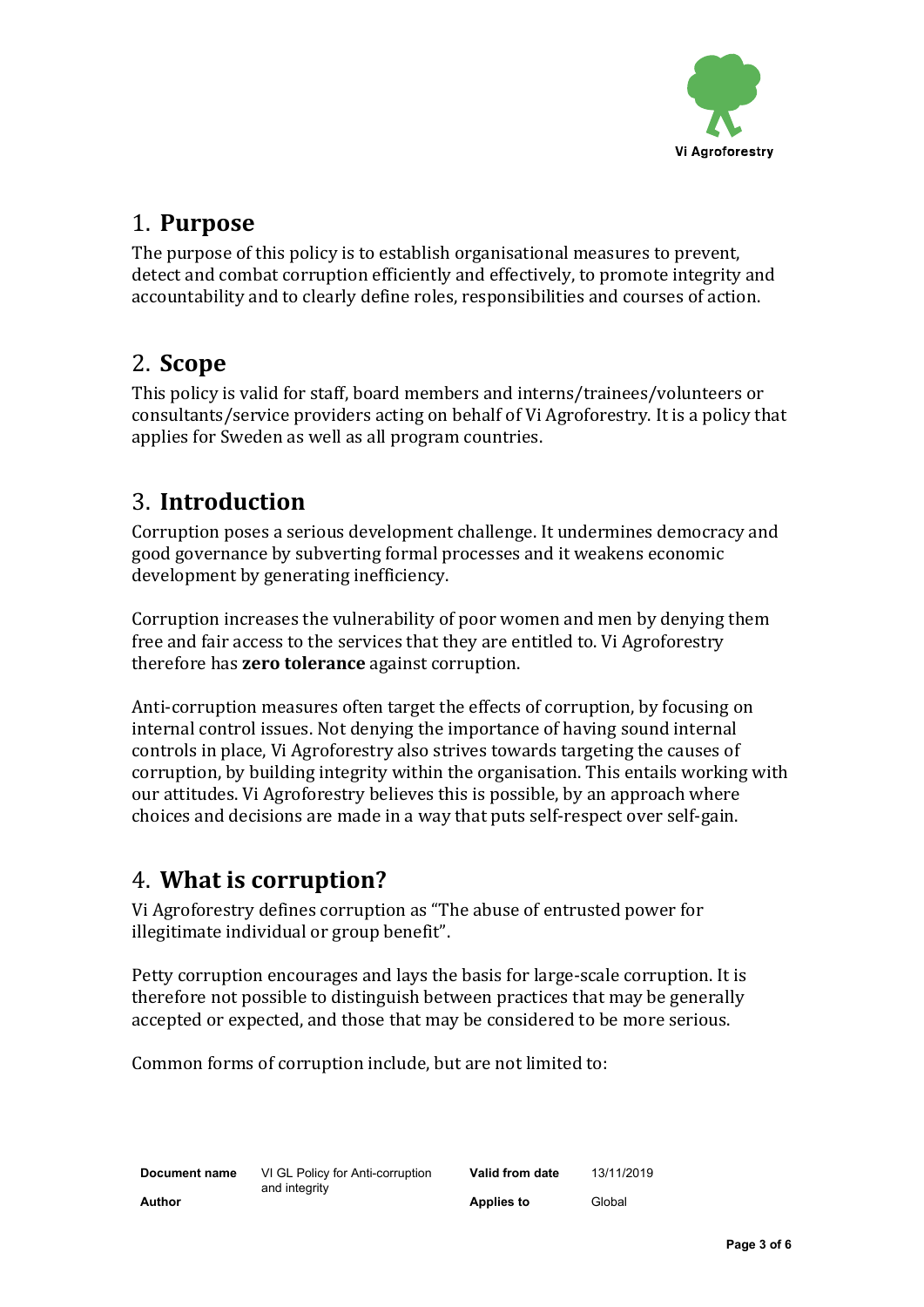

- Favoritism/nepotism: The unfair favoring of a person or group at the expense of others and [favoring](http://en.wiktionary.org/wiki/favor) of [relatives](http://en.wiktionary.org/wiki/relative) or personal friends because of their (close) [relationship](http://en.wiktionary.org/wiki/relationship) rather than their abilities.<sup>1</sup>
- Bribery: To offer, give or receive an item of value intended to influence the actions of an official or other person in charge.
- Sharing of profits: When a supplier of goods or services offers part of the profit to the person placing the order, such as kickbacks, cuts etcetera.
- Diversion of resources for private gain: Includes fraud, misappropriation, and theft etcetera.
- Misuse of position: To use entrusted power for personal benefits e.g. request money, services, sexual favors etcetera in exchange for advantageous staff benefits, a certain win in a tender process, private discount on purchases made from the same supplier etcetera.
- Related practices include protecting corrupt individuals, concealing incidents that have occurred, etcetera. Negligence and/or mismanagement can be considered as corruption.

Human error is not the same as corruption or fraud. Recognizing that all people make mistakes, Vi Agroforestry shall strive to design administrative and control systems that minimise the risks of both intentional and unintentional error, and that makes deviations in any form easier to detect.

Vi Agroforestry is subject to Swedish legislation and regulations, independent of where and with whom the organisation is working. Local legislation, rules and regulations must be adhered to, but never as an excuse for supporting corrupt or other unethical behavior.

## <span id="page-3-0"></span>5. **Preventing and learning**

Vi Agroforestry recognize that the availability of resources can cause opportunity for corruption and that weak organisational capacity increases the risks. Clear rules and regulations, including segregation of duties and well-understood internal control routines, are the basis for the prevention of corruption. Equally important, however, is the need to actively promote an organisational culture focusing on transparency, strong and shared ethical values, trust and good governance.

<sup>1</sup> Persons, physical or legal, are considered close if one person has the possibility to exert control, or significant influence, over the other person when it comes to financial and operative decision-making. This includes relatives, close friends or persons who have other tight bonds to staff members involved in decision making. Having situations where transactions between closely associated parties occur can create opportunities for, or suspicion of, corruption. Such relations must therefore always, if they cannot be avoided, be known and transparent. In these situations, a risk analysis will be made to determine if certain procedures and processes should be changed for the specific situation, in order to reduce the risks involved. Transactions with closely associated parties must be reported, using a special form sent out yearly.

| Document name | VI GL Policy for Anti-corruption<br>and integrity | Valid from date | 13/11/2019 |
|---------------|---------------------------------------------------|-----------------|------------|
| Author        |                                                   | Applies to      | Global     |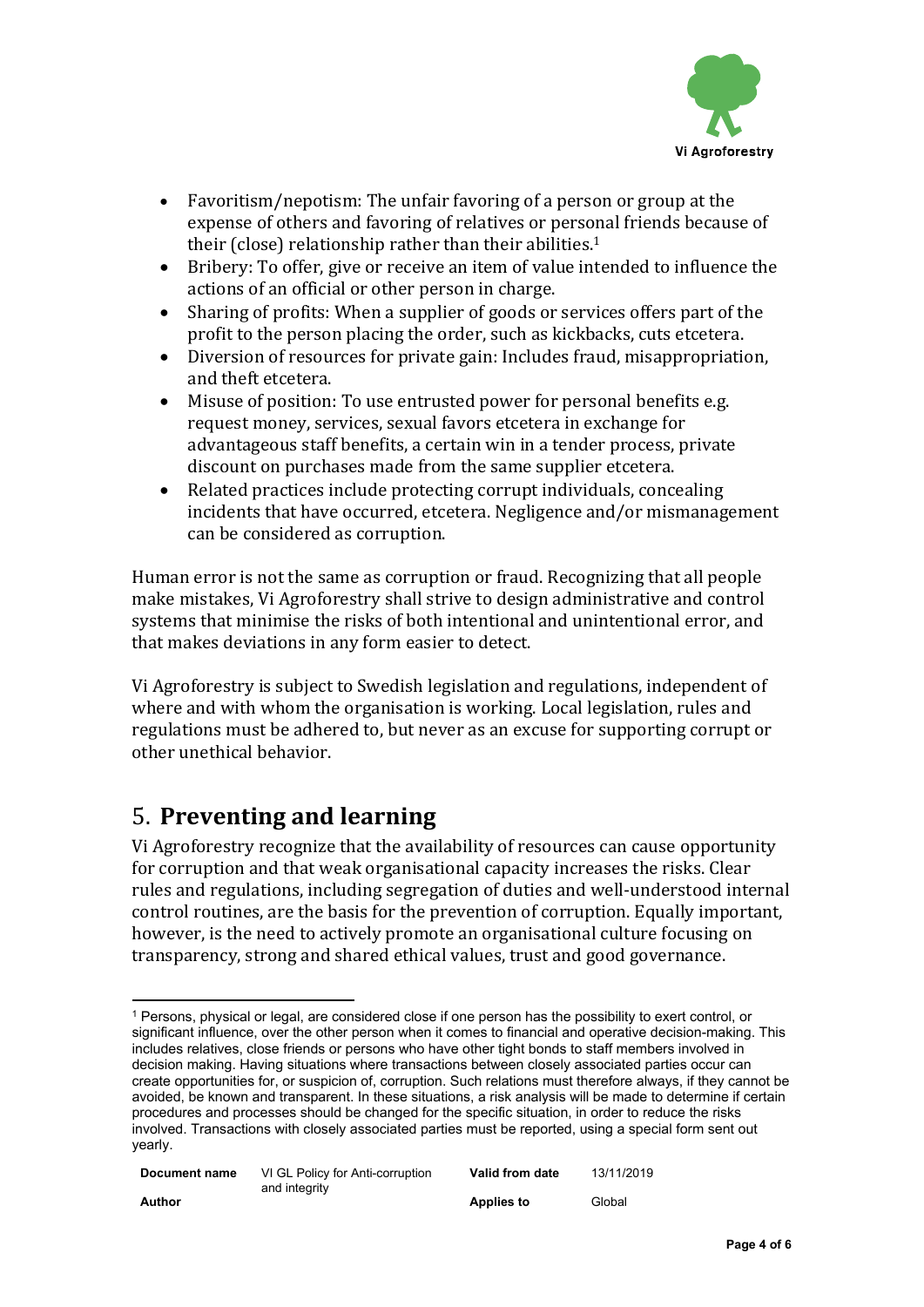

Awareness about anti-corruption issues is essential in order to combat the problems. The aim is to create a proactive attitude in the identification and mitigation of risks.

Vi Agroforestry's preventive efforts will focus on the continuous improvement of administrative and control systems, as well as capacity building and awareness raising for the people that implement them. In order to enhance and develop internal control systems, Vi Agroforestry needs to constantly learn from both mistakes made by human error and from confirmed corruption cases. To be able to learn, a culture of openness and integrity is needed. To raise concerns about risks and weaknesses in systems in place or to suggest improvements or mitigation measures, shall always be encouraged. Reflecting upon errors committed is something positive.

### <span id="page-4-0"></span>6. **Detection and obligation to report**

Corruption is often difficult to detect. Knowledge about the local context is needed. Board members, staff members, as well as interns/trainees/volunteers or consultants/service providers acting on behalf of Vi Agroforestry are obliged to immediately report on any suspected cases of corruption. This includes any suspicion of wrong-doing by Vi Agroforestry staff, someone acting on behalf of Vi Agroforestry or the employee and board member of a partner organisation. To mitigate risks and ensure quality in our development work, a good relationship with the partner organisation and efficient monitoring of ongoing projects is necessary. Failure to report suspicion may lead to legal action or other disciplinary measures. Fear of losing public or financial support will never be accepted as an excuse for failure to report.

# <span id="page-4-1"></span>7. **Taking action**

All cases must be reported and all cases will be addressed. The checklist in Section eight (8) has been developed for guidance.

Vi Agroforestry reserves the right to freeze or withdraw agreed support or deny additional funding when suspicion on corruption exists at a partner organisation.

If in compliance with local labour law, Vi Agroforestry reserves the right to suspend a staff member from duty (with salary, and benefits, intact during the investigation) even prior to court conviction, if suspicion of corruption exists.

Partner organisations are responsible for taking measures against their own employees and board members. If needed Vi Agroforestry can give support in the process.

| Document name | VI GL Policy for Anti-corruption<br>and integrity | Valid from date   | 13/11/2019 |
|---------------|---------------------------------------------------|-------------------|------------|
| Author        |                                                   | <b>Applies to</b> | Global     |